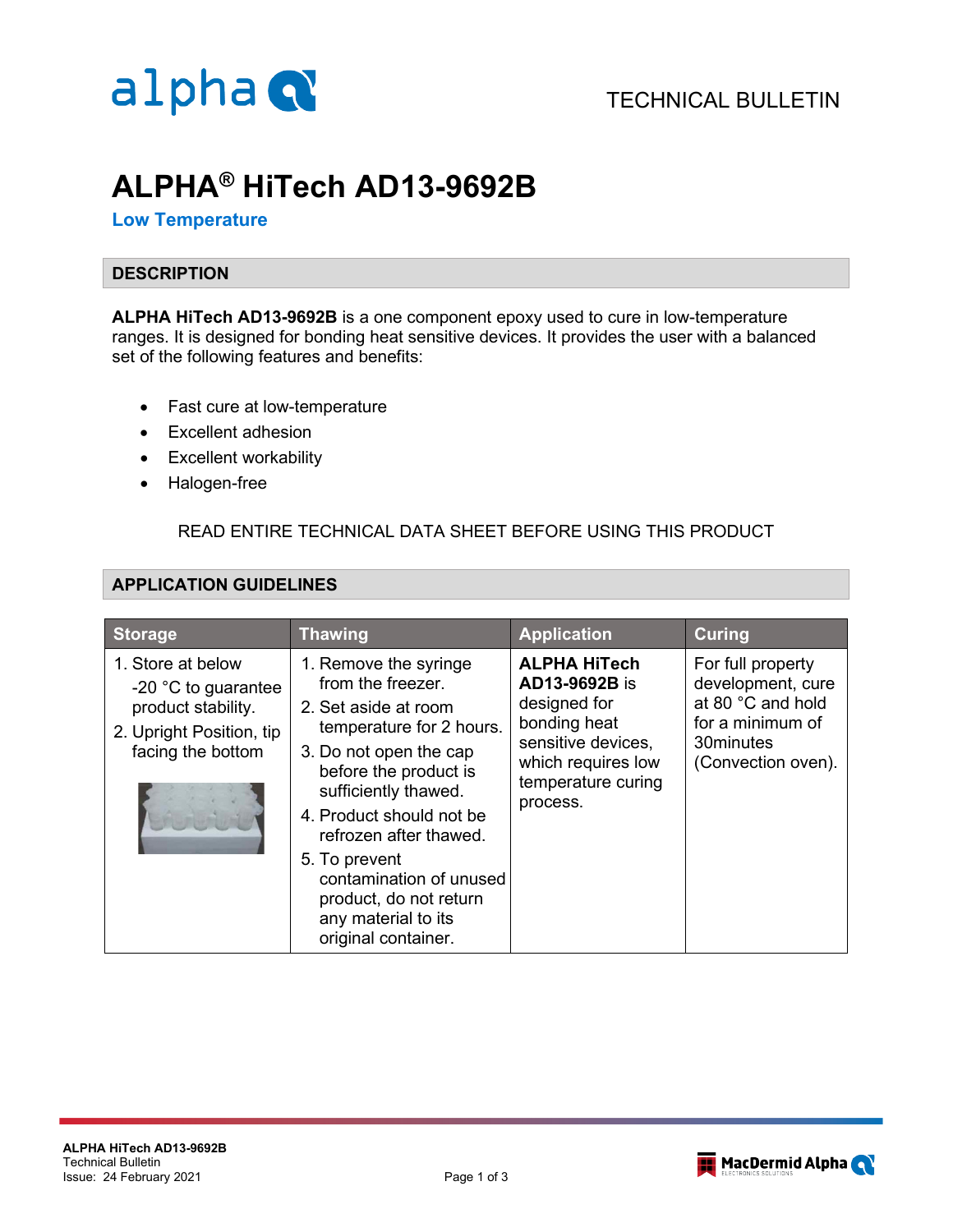

## **TECHNICAL DATA**

| <b>Category</b>                                                                                      | <b>Results</b>      |  |  |  |
|------------------------------------------------------------------------------------------------------|---------------------|--|--|--|
| <b>Typical Uncured Material Properties</b>                                                           |                     |  |  |  |
| <b>Product Name</b>                                                                                  | AD13-9692B          |  |  |  |
| Chemistry                                                                                            | Epoxy               |  |  |  |
| Appearance                                                                                           | <b>Black paste</b>  |  |  |  |
| Viscosity (Malcom PC-10A, 30rpm @25 °C, Poise)                                                       | 8,000 to 18,000     |  |  |  |
| <b>Specific Gravity</b>                                                                              | 1.1 to 1.3          |  |  |  |
| Thixotropic Index                                                                                    | 4.3 to 5.3          |  |  |  |
| Pot Life $@$ 25 °C, days                                                                             | 3                   |  |  |  |
| Shelf Life at <- 20 °C, months                                                                       | 6                   |  |  |  |
| <b>Available Packaging</b>                                                                           | 10cc, 30cc syringes |  |  |  |
| <b>Typical Cured Material Properties</b>                                                             |                     |  |  |  |
| Glass Transition (Tg), °C via TMA                                                                    | $45 \pm 5$          |  |  |  |
| CTE $(\alpha_1)$ , <tg, ppm="" td="" tma<="" via=""><td colspan="2"><math>55 \pm 5</math></td></tg,> | $55 \pm 5$          |  |  |  |
| CTE $(\alpha_2)$ , >Tg, ppm via TMA                                                                  | $175 \pm 10$        |  |  |  |
| Corrosion, 95-hr @40 °C, 95%RH                                                                       | None                |  |  |  |
| Moisture Absorption, 24-hr @H <sub>2</sub> O/25 °C, wt%                                              | $\leq 1.0$          |  |  |  |
| Insulation Resistance, 96-hr@40 °C, 95%RH                                                            | $>1 X 10^{12}$      |  |  |  |
| Hardness (Shore D)                                                                                   | 65 to 75            |  |  |  |